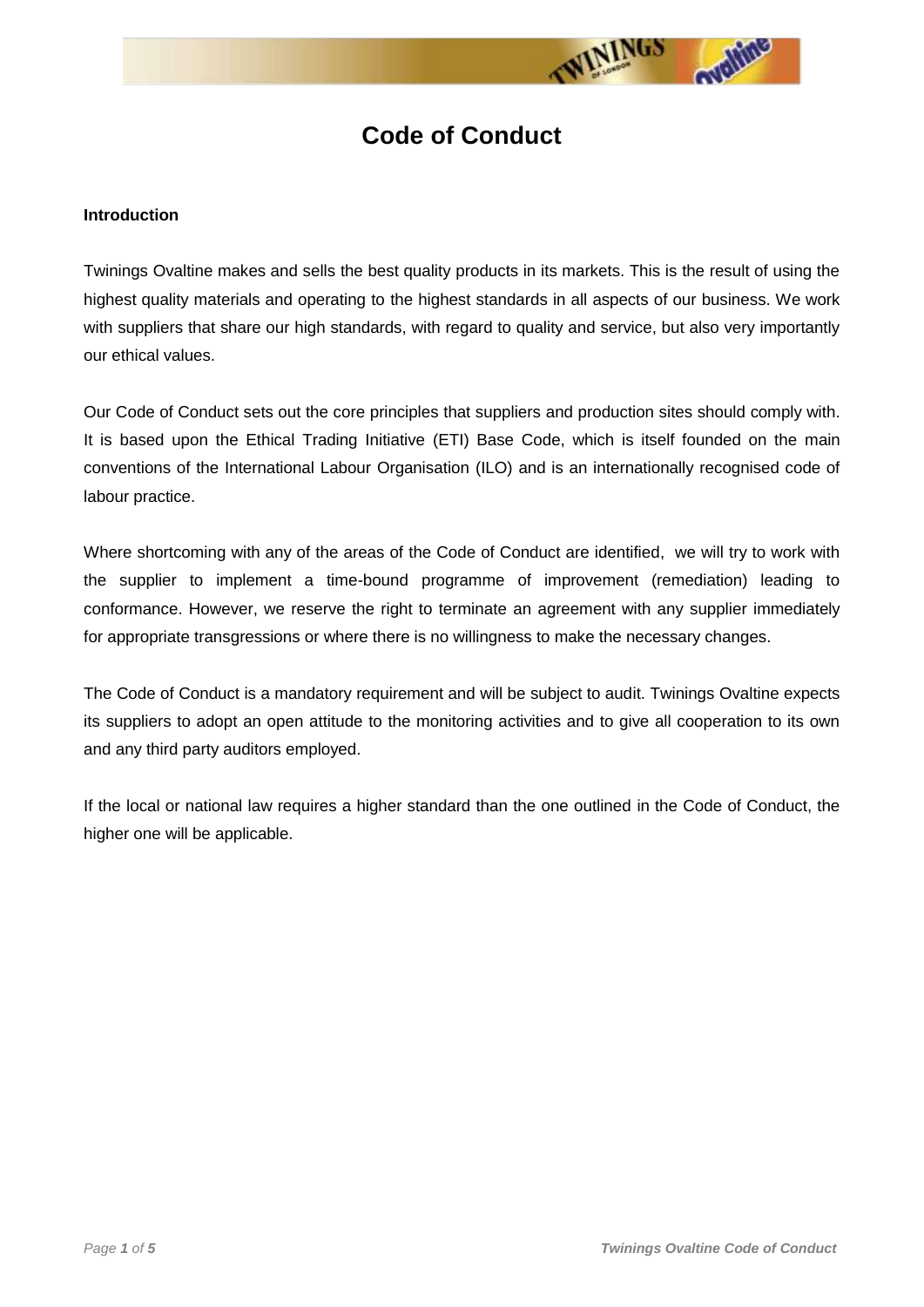

#### **1. EMPLOYMENT IS FREELY CHOSEN**

- 1.1 There is no forced or compulsory labour in any form, including bonded, trafficked, or prison labour.
- 1.2 Workers are not required to lodge "deposits" or their identity papers with their employer or agent, and are free to leave their employer after reasonable notice.

# **2. FREEDOM OF ASSOCIATION AND THE RIGHT TO COLLECTIVE BARGAINING ARE RESPECTED**

- 2.1 Workers, without distinction, have the right to join or form trade unions of their own choosing and to bargain collectively.
- 2.2 The employer adopts an open attitude towards the activities of trade unions and their organisational activities.
- 2.3 Workers representatives are not discriminated against and have access to carry out their representative functions in the workplace.
- 2.4 Where the right to freedom of association and collective bargaining is restricted under law, the employer facilitates, and does not hinder, the development of parallel means for independent and free association and bargaining.

# **3. WORKING CONDITIONS ARE SAFE AND HYGIENIC**

- 3.1 A safe and hygienic working environment shall be provided, bearing in mind the prevailing knowledge of the industry and of any specific hazards. Adequate steps shall be taken to prevent accidents and injury to health arising out of, associated with, or occurring in the course of work, by minimising, so far as is reasonably practicable, the causes of hazards inherent in the working environment.
- 3.2 Workers shall receive regular and recorded health and safety training and such training shall be repeated for new or reassigned workers.
- 3.3 Access to clean toilet facilities and to potable water, and, if appropriate, sanitary facilities for food storage shall be provided.
- 3.4 Accommodation, where provided, shall be clean, safe, and meet the basic needs of the workers.
- 3.5 The company observing the code shall assign responsibility for health and safety to a senior management representative.

# **4. CHILD LABOUR SHALL NOT BE USED**

- 4.1 There shall be no recruitment of child labour.
- 4.2 Companies shall develop or participate in and contribute to policies and programmes which provide for the transition of any child found to be performing child labour to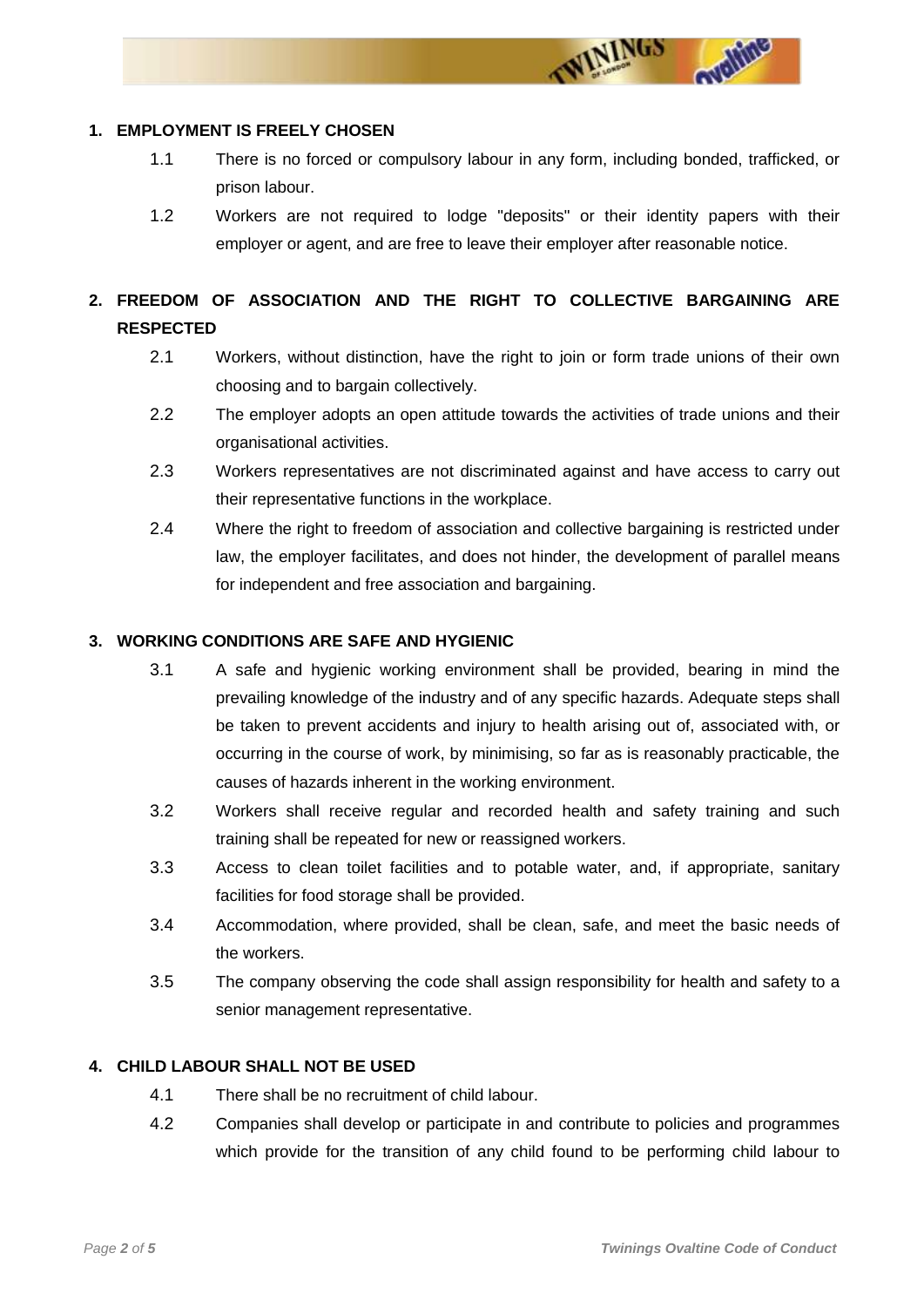enable her or him to attend and remain in quality education until no longer a child; "child " and "child labour" being defined in the appendices.

WININGS

- 4.3 Children and young persons under 18 shall not be employed at night or in hazardous conditions.
- 4.4 These policies and procedures shall conform to the provisions of the relevant ILO standards.

# **5. LIVING WAGES ARE PAID**

- 5.1 Wages and benefits paid for a standard working week meet, at a minimum, national legal standards or industry benchmark standards, whichever is higher. In any event wages should always be enough to meet basic needs and to provide some discretionary income.
- 5.2 All workers shall be provided with written and understandable Information about their employment conditions in respect to wages before they enter employment and about the particulars of their wages for the pay period concerned each time that they are paid.
- 5.3 Deductions from wages as a disciplinary measure shall not be permitted nor shall any deductions from wages not provided for by national law be permitted without the expressed permission of the worker concerned. All disciplinary measures should be recorded.

#### **6. WORKING HOURS ARE NOT EXCESSIVE**

- 6.1 Working hours must comply with national laws, collective agreements, and the provisions of 6.2 to 6.6 below, whichever affords the greater protection for workers. Sub-clauses 6.2 to 6.6 are based on international labour standards.
- 6.2 Working hours, excluding overtime, shall be defined by contract, and shall not exceed 48 hours per week.
- 6.3 All overtime shall be voluntary. Overtime shall be used responsibly, taking into account all the following: the extent, frequency and hours worked by individual workers and the workforce as a whole. It shall not be used to replace regular employment. Overtime shall always be compensated at a premium rate, which is recommended to be not less than 125% of the regular rate of pay.
- 6.4 The total hours worked in any 7 day period shall not exceed 60 hours, except where covered by clause 6.5 below.
- 6.5 Working hours may exceed 60 hours in any 7 day period only in exceptional circumstances where all of the following are met:
	- this is allowed by national law;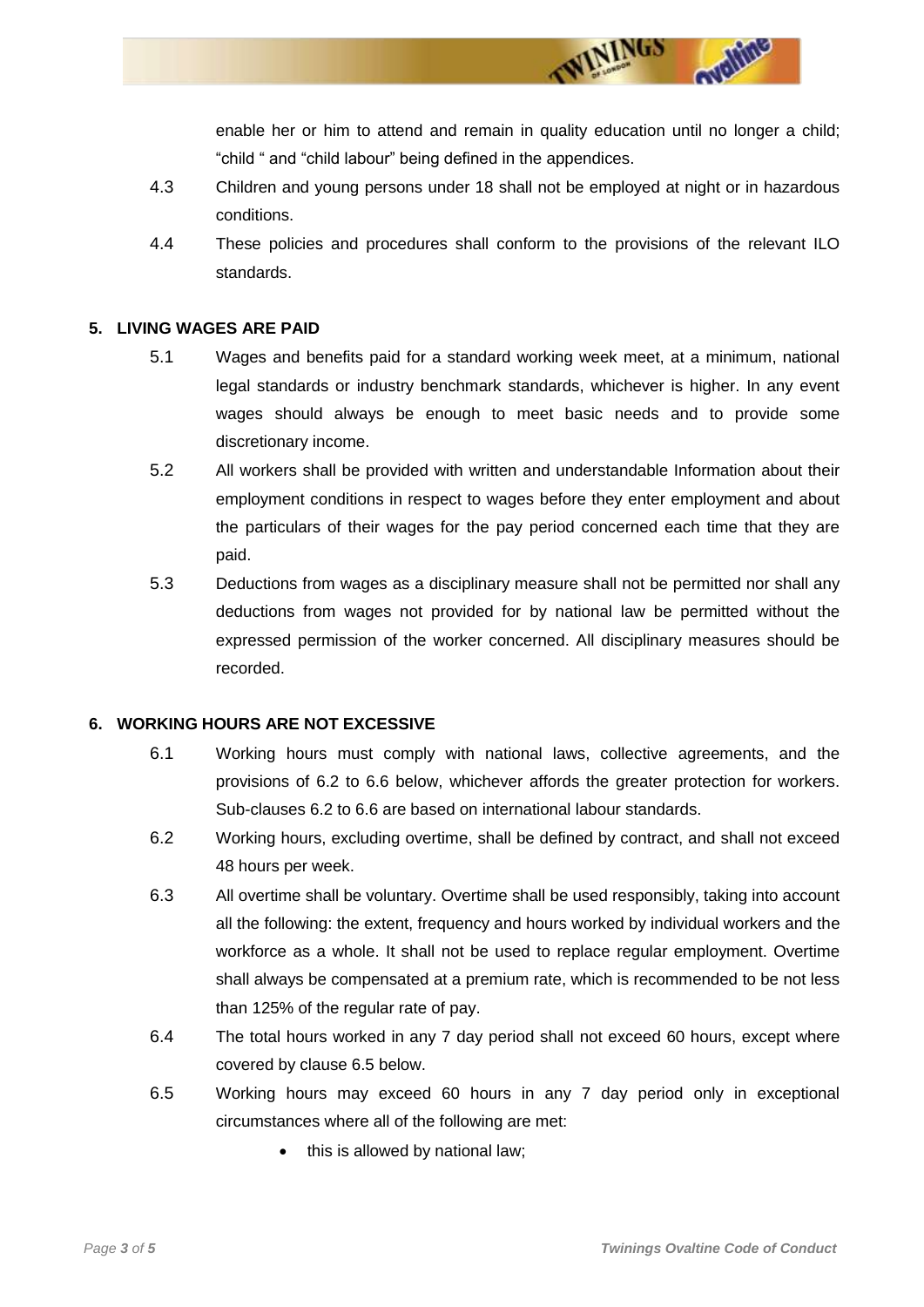this is allowed by a collective agreement freely negotiated with a workers' organisation representing a significant portion of the workforce;

WININGS

- appropriate safeguards are taken to protect the workers' health and safety; and
- the employer can demonstrate that exceptional circumstances apply such as unexpected production peaks, accidents or emergencies.
- 6.6 Workers shall be provided with at least one day off in every 7 day period or, where allowed by national law, 2 days off in every 14 day period.

#### **7. NO DISCRIMINATION IS PRACTISED**

7.1 There is no discrimination in hiring, compensation, access to training, promotion, termination or retirement based on race, caste, national origin, religion, age, disability, gender, marital status, sexual orientation, union membership or political affiliation.

# **8. REGULAR EMPLOYMENT IS PROVIDED**

- 8.1 To every extent possible work performed must be on the basis of recognised employment relationship established through national law and practice.
- 8.2 Obligations to employees under labour or social security laws and regulations arising from the regular employment relationship shall not be avoided through the use of labour-only contracting, subcontracting, or home-working arrangements, or through apprenticeship schemes where there is no real intent to impart skills or provide regular employment, nor shall any such obligations be avoided through the excessive use of fixed-term contracts of employment.
- 8.3 Suppliers may only employ subcontractors with prior approval from Twinings Ovaltine.

#### **9. NO HARSH OR INHUMANE TREATMENT IS ALLOWED**

9.1 Physical abuse or discipline, the threat of physical abuse, sexual or other harassment and verbal abuse or other forms of intimidation shall be prohibited.

#### **10. NO BRIBERY OR CORRUPTION WILL BE TOLERATED**

10.1 The offering, paying, soliciting or accepting of bribes or kickbacks, including facilitation payments, is strictly prohibited.

#### **11. ENVIRONMENTAL REQUIREMENTS**

- 11.1 There should be a company environment representative.
- 11.2 The company should be aware of and able to demonstrate compliance with all current legislation that may affect their activities.